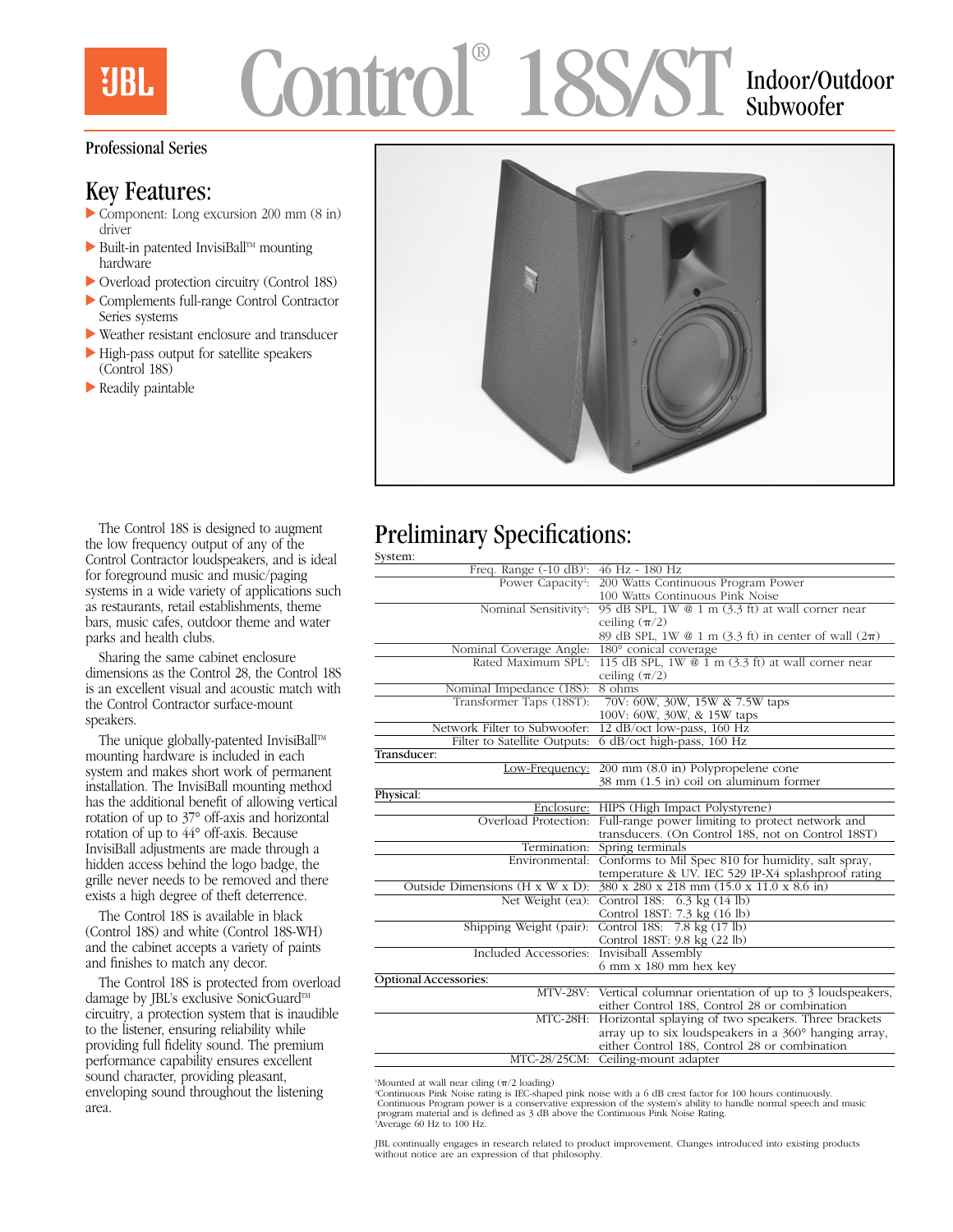## c Control® 18S/ST Indoor/Outdoor Subwoofer

The Control 18S can be connected into a system in a number of configurations: In parallel with full-range speakers resulting in a bass-overlap configuration (which is often acceptable); With an electronic crossover and separate amplifier channel, or; Running a full-range signal into the Control 18S and looping through the highpassed satellite output to full-range speaker(s).

The optional Control 18ST version (and Control 18ST-WH in white) includes a high quality multitap transformer designed specifically for subwoofer use in either 70.7V or 100V distributedline systems. Multiple transformer taps at 60W, 30W and 15W (plus 7.5W at 70.7V) allow the Control 18ST to fit a wide variety of listening situations. Taps are selected with a rotary switch conveniently located on the back of the cabinet. The transformer effectively limits the power to the speaker, so SonicGuard is not included in the Control 18ST

Frequency response (1W, 1 m) is measured on-axis with two boundary junction ( $\pi$  loading, gray line) and with three boundary junction  $(\pi/2 \text{ loading}, \text{black line})$ 









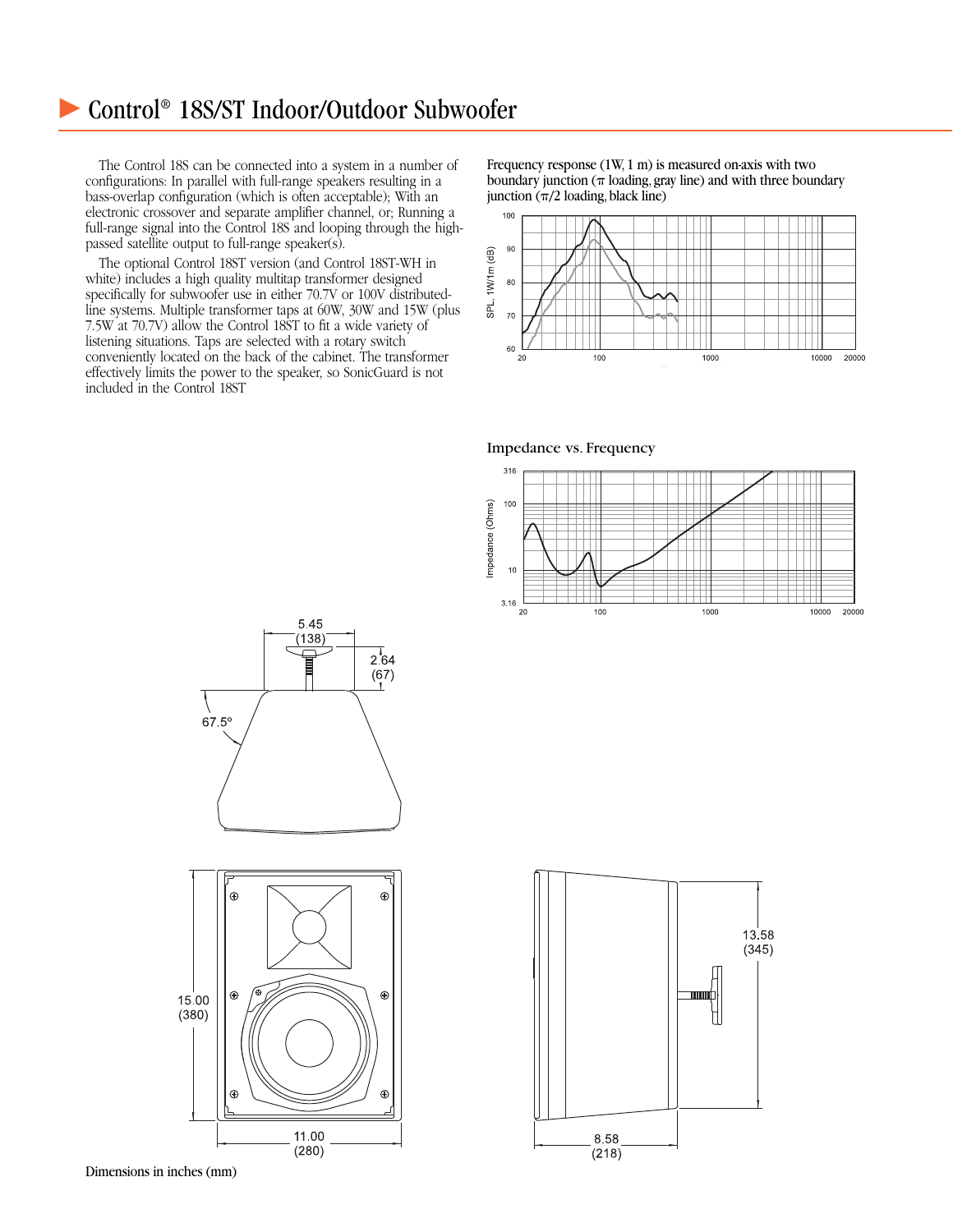### Architectural Specifications:

The subwoofer loudspeaker shall consist of a 200 mm (8.0 in) low frequency transducer in a vented enclosure. The voice coil shall be 38 mm (1½ in) in diameter and the coil former shall be of aluminum for maximum heat dissipation.

Performance specifications of a typical production unit shall be as follows: Measured sensitivity (SPL at 1m [3.3 ft] with 2.83V input, averaged from 60 Hz to 100 Hz) shall be at least 95 dB-SPL ( $\pi/2$  loading). Usable frequency response shall extend from 42 Hz to 200 Hz (10 dB below rated sensitivity) with no external equalization. Rated power shall be at least 100 watts continuous pink noise power, defined as conforming to international standard IEC268-5 (shaped pink noise with peak-to-average ratio of 6 dB) for a period of 100 continuous hours.

The system shall be protected against damage from occasional overpowering via full range series lamps that limit the power to the transducer (Control 18S, not Control 18ST).

The enclosure shall be constructed of high-impact polystyrene for protection against the elements in outdoor applications, and for paintability. The grille shall be completely zine-coated for resistance against rusting, shall be bake-painted and shall be secured via screws to keep it in place when facing downward.

The transducer shall have a polypropelene cone and a butyl rubber surround. The system shall withstand Mil Spec 810 testing with specified time durations for exposure to the following environments with no effect on its acoustical performance or structural integrity: salt spray (method 509.3), temperature -19°C to 49°C (method 501.3 and 502.3), 95% humidity (method 507.3) and ultraviolet (method 505.3). The system shall have an IEC 529 splashproof rating of IP-X4.

For theft deterrence, the installation access area shall be hidden behind a snap-out cover, and the access area shall be on the front of the loudspeaker for ease of installation and adjustment. The loudspeaker shall be rotatable over a minimum of ±35° in all directions via a ball-type mounting system. The ball mechanism shall be internal to the cabinet to allow low-profile mounting and better stability via a short moment arm. The logo shall be rotatable for proper orientation when the loudspeaker is mounted horizontally or vertically.

The external wiring connectors shall be spring loaded and gold plated, and shall accept bare wire. Overall cabinet dimensions shall be no greater than 380 mm (15.0 in) high by 280 mm (11.0 in) wide by 218 mm (8.6 in) deep.

Control 18S: The loudspeaker shall weight no more than 6.3 kg (14 lb) and nominal impedance shall be 8 ohms.

Control 18ST: The loudspeaker shall weight no more than 7.3 kg (16 lb) and shall be equipped with a special subwoofer-capable transformer for use in either 70.7 or 100V distributed-line speaker systems, with taps selectable by rotary switch located on the front panel so that the speaker does not have to be removed to adjust tap settings. Taps shall be nominally 60W @ 70V, 30W@ 70V (60W @ 100V), 15W @70V (30W @ 100V), and 7.5W @ 70V (15W @ 100V).

The loudspeaker shall be the JBL Model Control 18S (Control 18ST).